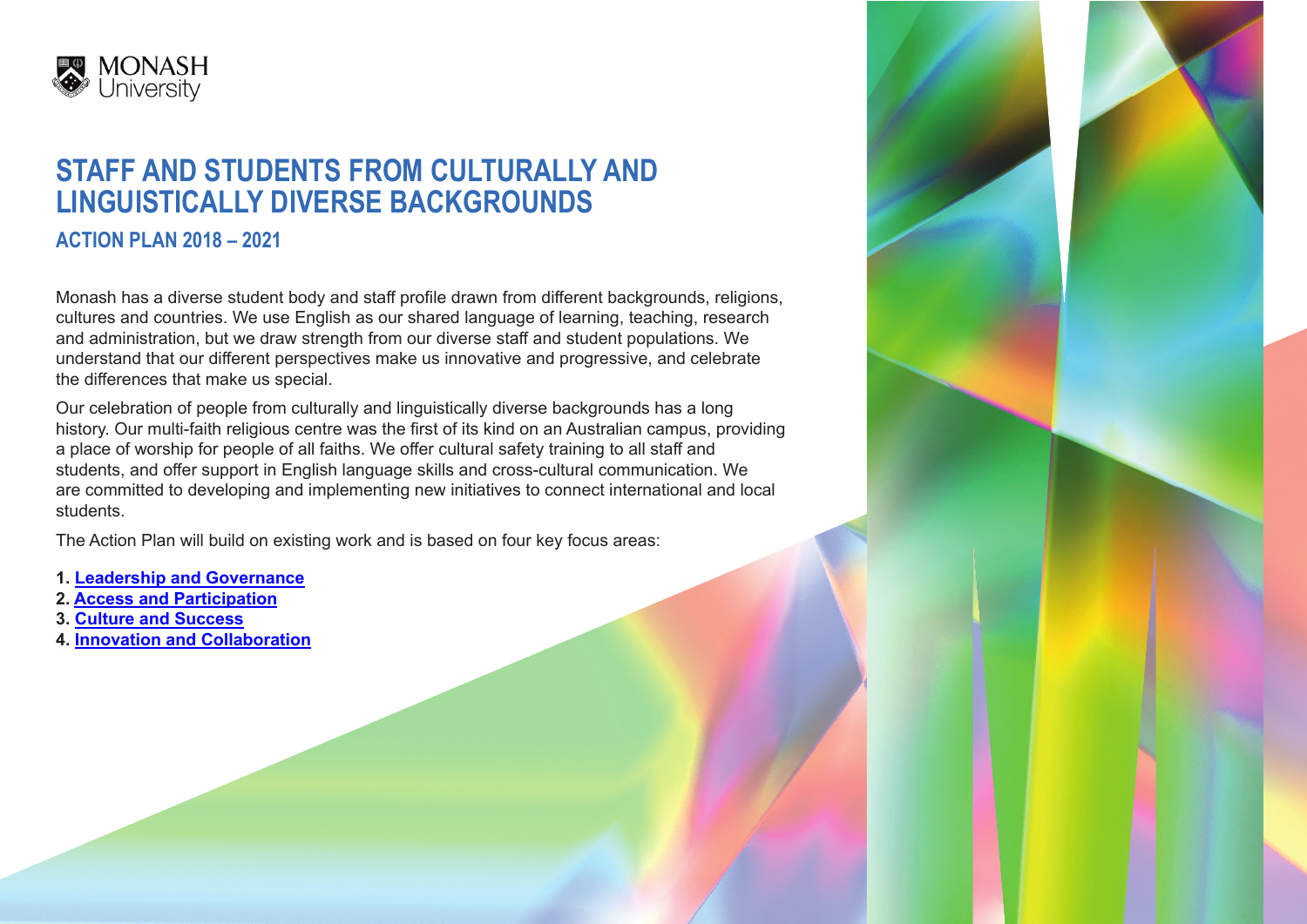<span id="page-1-0"></span>

### 1. LEADERSHIP AND GOVERNANCE

| Category                                                        | Stakeholder<br>group  | Action                                                                                                                | <b>Responsibility</b>                                      | Success indicator                                                                                                                                                                 | <b>Timeframe</b>    |
|-----------------------------------------------------------------|-----------------------|-----------------------------------------------------------------------------------------------------------------------|------------------------------------------------------------|-----------------------------------------------------------------------------------------------------------------------------------------------------------------------------------|---------------------|
| 1.1 Institutional<br>commitment to cultural<br><i>inclusion</i> | Students and<br>staff | a. University-wide commitment to<br>institutional policies, strategies and<br>practices to support cultural diversity | Deputy Vice-Chancellor<br>& Vice-President<br>(Education)  | Increase in positive responses to benchmark questions<br>in Staff Engagement Survey about equal opportunity<br>and fairness                                                       | Dec 2020            |
|                                                                 |                       | and inclusion of students and staff                                                                                   | Chief Human Resources<br>Officer                           | Practices that are inclusive of cultural and linguistically<br>diverse students and staff are included in the Monash<br>University Annual Report                                  | Annually            |
|                                                                 |                       |                                                                                                                       | Executive Director.<br>Campus Community<br><b>Division</b> | Implementation of new initiatives designed to increase<br>engagement between local and international students<br>Ongoing commitment to supporting the Monash<br>Intercultural Lab | Dec 2019<br>Ongoing |
| 1.2 Leadership and<br>practice informed by<br>data and evidence | Students and<br>staff | a. Collect and analyse data to inform<br>equity goals, programs and initiatives                                       | Deputy Vice-Chancellor<br>& Vice-President<br>(Education)  | Surveying of staff and students with data used to link<br>students and staff with existing services and inform<br>future inclusive practices                                      | Ongoing             |
|                                                                 |                       |                                                                                                                       | <b>Chief Human Resources</b><br>Officer                    | Staff Engagement Survey results are reported by<br>relevant demographic variables                                                                                                 | Dec 2020            |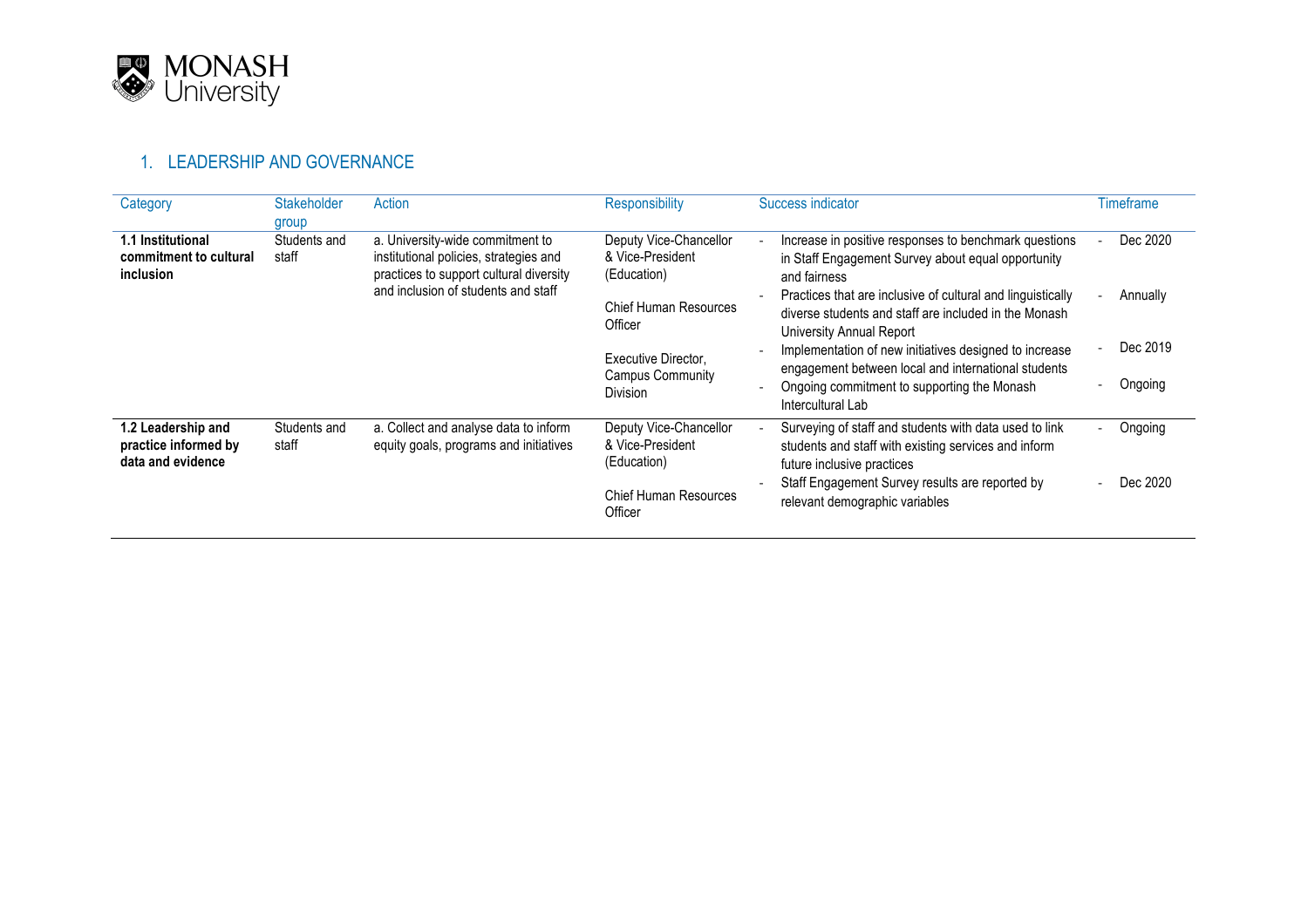<span id="page-2-0"></span>

### 2. ACCESS AND RECRUITMENT

| Category                                                   | <b>Stakeholder</b><br>group | Action                                                                                                                                                                                            | <b>Responsibility</b>                                                        | Success indicator                                                                                                                                  | <b>Timeframe</b> |
|------------------------------------------------------------|-----------------------------|---------------------------------------------------------------------------------------------------------------------------------------------------------------------------------------------------|------------------------------------------------------------------------------|----------------------------------------------------------------------------------------------------------------------------------------------------|------------------|
| 2.1 Increase demand<br>from talented staff and<br>students | Staff                       | a. Promote and advance opportunities<br>for culturally and linguistically diverse<br>staff via robust recruitment processes                                                                       | <b>Chief Human Resources</b><br>Officer                                      | Growth in demand from a greater geographic mix of<br>talented staff                                                                                | Ongoing          |
|                                                            | <b>Students</b>             | b. Attract students of culturally and<br>linguistically diverse backgrounds                                                                                                                       | Deputy Vice Chancellor<br>and Vice-President                                 | Growth in demand from a greater geographic mix of<br>talented students                                                                             | Ongoing          |
|                                                            |                             |                                                                                                                                                                                                   | (Global Engagement)<br>Director, Social Inclusion                            | Increased number of undergraduate international and<br>asylum seeker scholarships offered                                                          | Ongoing          |
| 2.2 Select for talent and<br>equity                        | Students                    | a. Recognise talent and redress<br>possible educational disadvantage<br>through admissions schemes that<br>support access and participation                                                       | Director, Social Inclusion                                                   | Increased number of students from culturally and<br>linguistically diverse backgrounds submitting a SEAS<br>application                            | Ongoing          |
|                                                            | <b>Students</b>             | b. Provide a variety of pathways,<br>including English language and bridging<br>programs, to ensure courses are<br>accessible to students of culturally and<br>linguistically diverse backgrounds | Executive Director,<br>Monash College                                        | Increased number of students from culturally and<br>linguistically diverse communities in pathway destination<br>courses                           | Ongoing          |
|                                                            | Staff                       | c. In academic promotion committees,<br>strive for a membership that has a<br>broad representation of staff from<br>culturally and linguistically diverse<br>backgrounds                          | <b>Chief Human Resources</b><br>Officer<br>Chairs of promotion<br>committees | Promotion policy contains a clause to encourage<br>cultural diversity on promotion panels and is reviewed<br>periodically to lead in best practice | Ongoing          |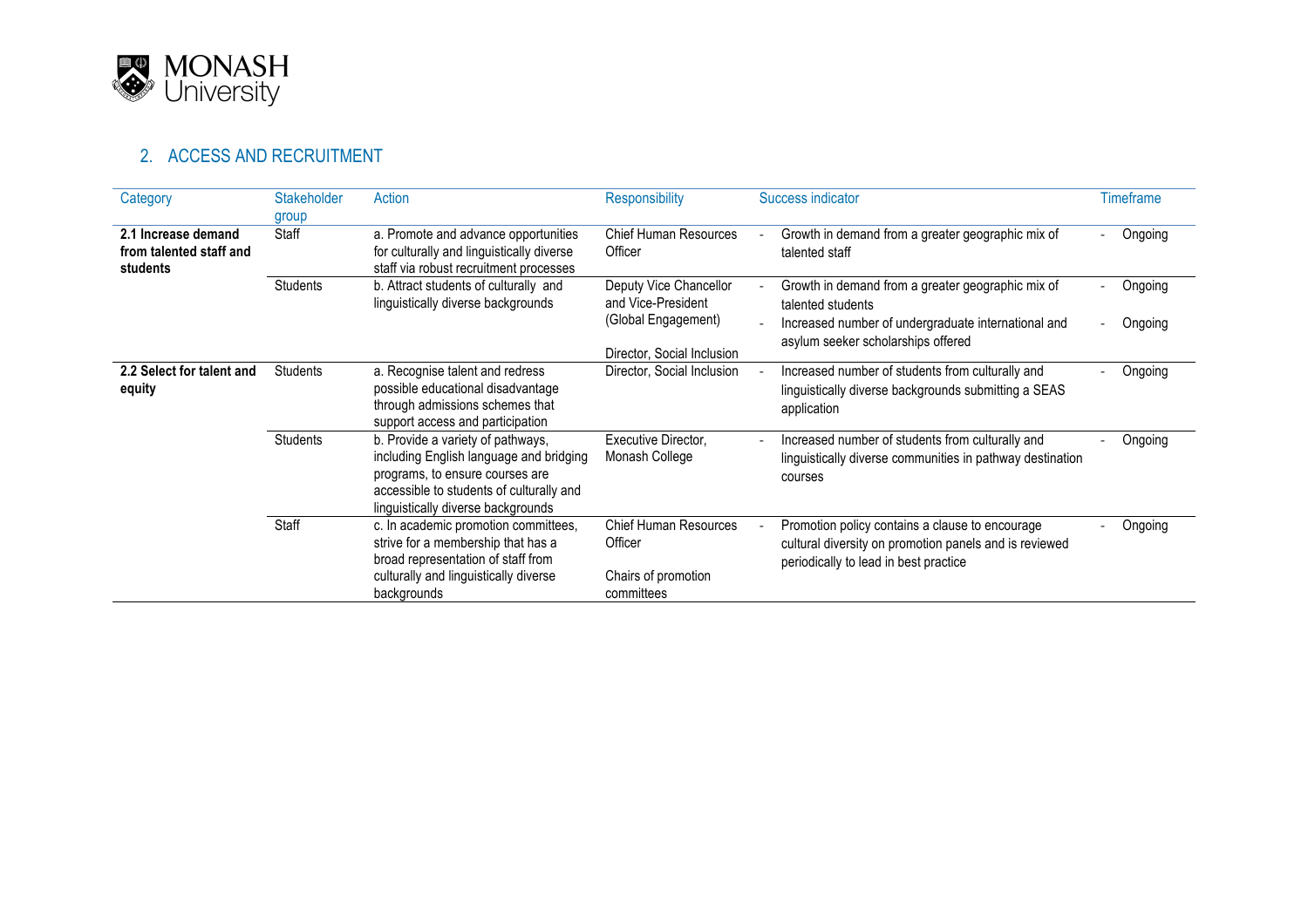<span id="page-3-0"></span>

## 3. CULTURE AND SUCCESS

| Stakeholder           | <b>Action</b>                                                                                                                                                         | <b>Responsibility</b>                                                                                                                                                | <b>Success indicator</b>                                                                                                                                                                                                                                                                                                                                                                     | Timeframe                                |
|-----------------------|-----------------------------------------------------------------------------------------------------------------------------------------------------------------------|----------------------------------------------------------------------------------------------------------------------------------------------------------------------|----------------------------------------------------------------------------------------------------------------------------------------------------------------------------------------------------------------------------------------------------------------------------------------------------------------------------------------------------------------------------------------------|------------------------------------------|
| Students and<br>staff | a. Consider dates of cultural<br>significance in planning                                                                                                             | Deputy Vice-Chancellor<br>& Vice-President<br>(Education)<br><b>Chief Human Resources</b><br>Officer                                                                 | A Monash published cultural calendar is available on<br>the Diversity and Inclusion website and updated<br>periodically<br>Where practical and possible, events and programs are<br>scheduled around significant cultural dates or students<br>and staff are offered flexible study and work<br>arrangements                                                                                 | Feb 2019<br>Ongoing                      |
| Students and<br>staff | b. Ensure all campuses accommodate<br>cultural practices of our diverse student<br>and staff community                                                                | Executive Director,<br><b>Campus Community</b><br><b>Division</b><br>Executive Director.<br><b>Buildings and Property</b><br><b>Chief Human Resources</b><br>Officer | Appropriate spaces are available on all campuses for<br>religious practices<br>Student and staff policies demonstrate acceptance of<br>religious practices and celebrations                                                                                                                                                                                                                  | Aug 2019<br>Ongoing                      |
| Students and<br>staff | a. Deliver targeted and comprehensive<br>training for staff and students to support<br>an environment inclusive of cultural and<br>linguistically diverse backgrounds | Deputy Vice-Chancellor<br>& Vice-President<br>(Education)<br><b>Chief Human Resources</b><br>Officer                                                                 | Increased attendance at relevant training<br>Qualitative feedback from staff participating in training<br>demonstrates value<br>Inclusive learning and teaching practices are embedded<br>in courses                                                                                                                                                                                         | Ongoing<br>Ongoing<br>Ongoing            |
| <b>Students</b>       | a. Where required, provide academic<br>support for students of cultural and<br>linguistically diverse backgrounds                                                     | Deputy Vice-Chancellor<br>& Vice-President<br>(Education)<br>University Librarian<br>Senior Manager, English<br>Connect                                              | Monash Library delivers programs and resources for<br>students of cultural and linguistically diverse<br>backgrounds, to develop academic skills in an English<br>speaking context<br>Targeted English language support is available for<br>undergraduate and postgraduate students<br>Language and cross-cultural competency activities<br>provided by English Connect are well regarded as | Ongoing<br>Ongoing<br>Ongoing            |
|                       | group                                                                                                                                                                 |                                                                                                                                                                      |                                                                                                                                                                                                                                                                                                                                                                                              | evidenced by student survey and outcomes |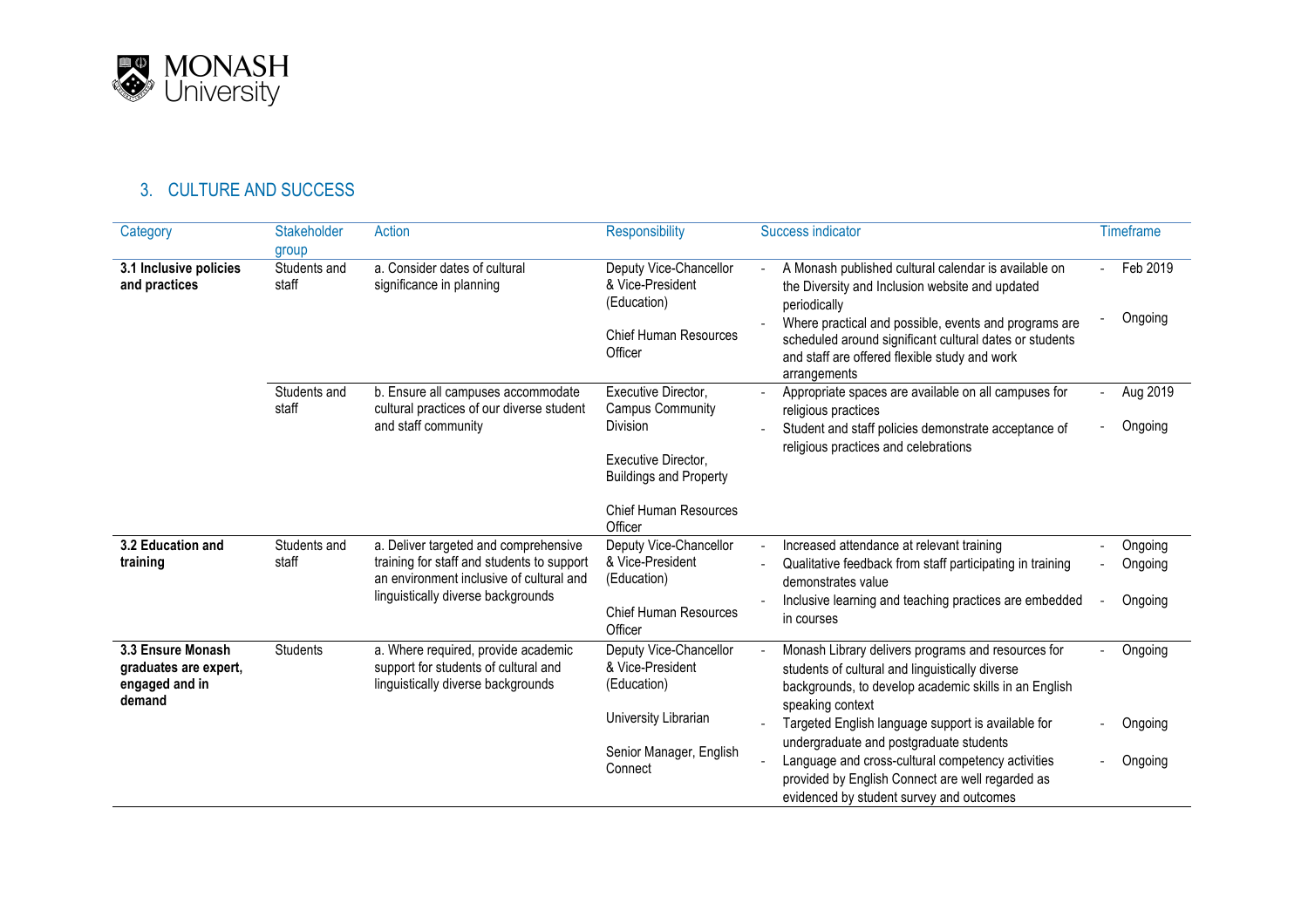

|                                                                      | <b>Students</b>       | b. Provide comprehensive transition<br>and orientation support for students of<br>culturally diverse backgrounds  | Executive Director,<br><b>Campus Community</b><br>Division        | Increase in percentage of students of culturally diverse<br>Ongoing<br>backgrounds enrolled and continuing study post census<br>date                                               |
|----------------------------------------------------------------------|-----------------------|-------------------------------------------------------------------------------------------------------------------|-------------------------------------------------------------------|------------------------------------------------------------------------------------------------------------------------------------------------------------------------------------|
|                                                                      | <b>Students</b>       | c. Improve student experience for<br>students of cultural and linguistically<br>diverse backgrounds               | Executive Director,<br><b>Campus Community</b><br><b>Division</b> | Careers, Leadership and Volunteering provide targeted<br>Ongoing<br>workshops and programs to support international<br>students to secure employment                               |
|                                                                      |                       |                                                                                                                   | Monash student<br>associations                                    | Students of cultural and linguistically diverse<br>Ongoing<br>backgrounds participate in Non-residential college and<br>TeamMONASH at the same rate as their peers                 |
|                                                                      |                       |                                                                                                                   |                                                                   | Dec 2019<br>Culturally focused student clubs offered on Monash<br>campuses (Clayton, Caulfield and Peninsula)<br>International student council representative on Monash<br>Ongoing |
|                                                                      |                       |                                                                                                                   |                                                                   | student associations<br>Representation of Monash University International<br>Ongoing<br>Students Service on Monash campuses (Clayton,<br>Caulfield, Peninsula)                     |
| 3.4 University culture<br>where diversity is<br>valued and supported | Students and<br>staff | a. Celebrate and promote Monash's<br>inclusive culture focusing on cultural<br>inclusion                          | Executive Director,<br>Campus<br><b>Community Division</b>        | Monash continues to celebrate cultural diversity by<br>Ongoing<br>hosting and being involved in days and events of<br>cultural significance                                        |
|                                                                      |                       |                                                                                                                   | <b>Chief Human Resources</b><br>Officer                           | Vice Chancellor's Diversity and Inclusion Awards<br>Annually<br>recognises practices inclusive of diverse cultural and<br>linguistic backgrounds                                   |
|                                                                      |                       |                                                                                                                   | Chief Marketing Officer                                           | External marketing is relevant to students from<br>Ongoing<br>culturally diverse communities and represents the<br>diverse cohort of Monash students                               |
|                                                                      | Students and<br>staff | b. Offer targeted health services for<br>students and staff of cultural and<br>linguistically diverse backgrounds | Executive Director,<br><b>Campus Community</b><br>Division        | Specialist health and counselling services are<br>Ongoing<br>accessible for students and staff of cultural and<br>linguistically diverse backgrounds                               |
|                                                                      | <b>Students</b>       | c. Provide individualised support for<br>international students as required                                       | Executive Director,<br><b>Campus Community</b><br><b>Division</b> | International students receive individual case<br>Ongoing<br>management as required                                                                                                |
|                                                                      |                       |                                                                                                                   | Senior Manager, Study<br>Abroad                                   |                                                                                                                                                                                    |